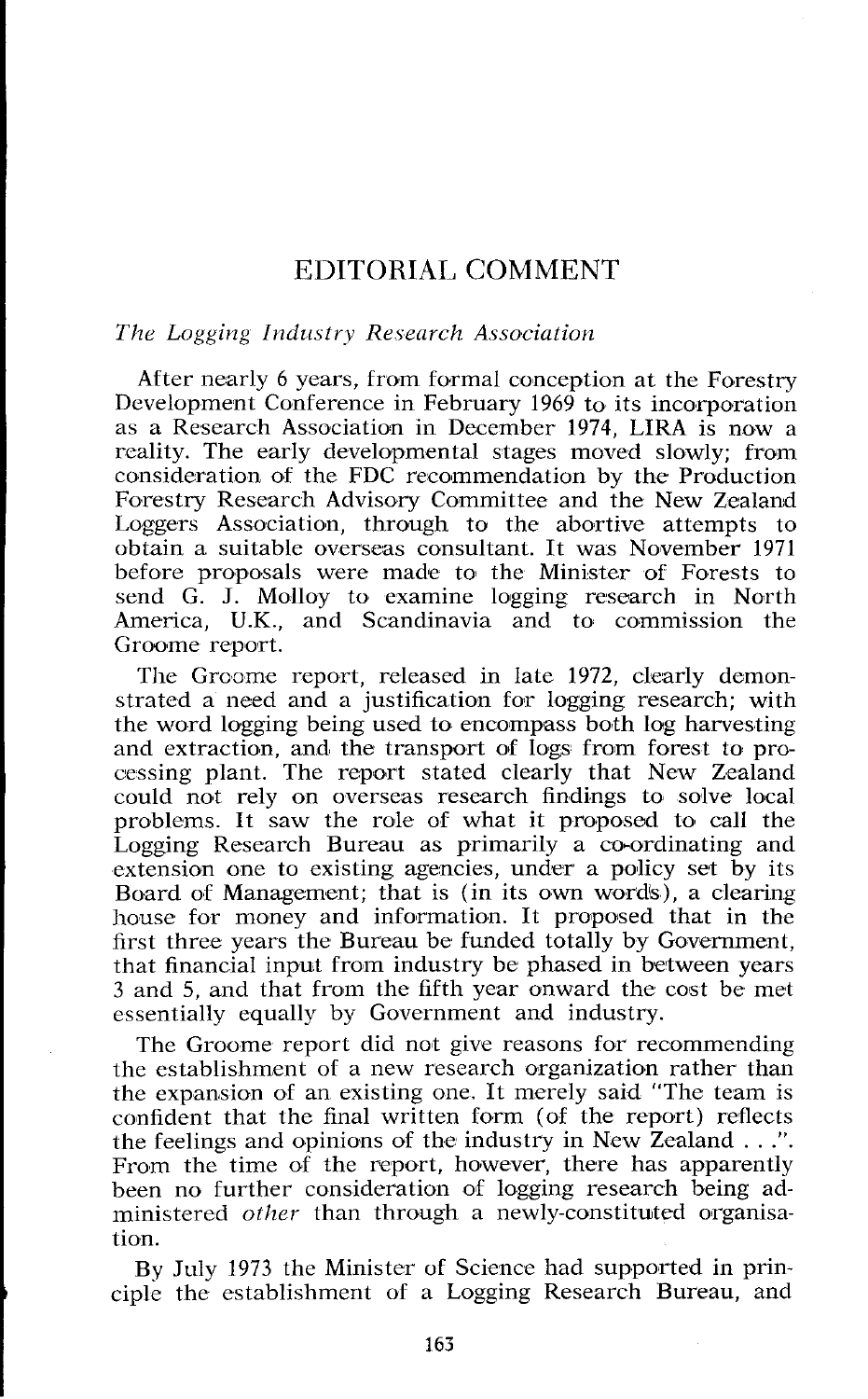DSIR (which administers Government expenditure on Research Associations) met with representatives of N.Z. Forest Service, N.Z. Loggers Association, N.Z. Forest Owners Association and N.Z. Road Transport Association to examine details. The established practice for funding Research Associations in New Zealand requires industry to meet half the cost from the time of initiation of the Association; and the Groome proposals (with intent) did not meet this criterion. Nor were the interim committee sure that the Logging and Log Transport Research Association, as it was called for a short period, should in fact be restricted to commissioning, co-ordinating and distributing research results. Rather it was felt that the body should also itself be active in research.

Arising from a number of meetings of the Interim Committee, thc industry revised its initial proposals (based on the Groome report) in both these matters; and LIRA arose in its present form. It is the 11th Research Association to be set up in New Zealand, and joins such diverse groups as the N.Z. Dairy Rcscarch Institute (52 scientific staff) and the Research Institute of Launderers, Drycleaners and Dyers (4 scientific staff).

Eight objects are listed for LIRA, the foremost being "to promote, supervise and conduct research and scientific work in connection with the logging industry and all matters concerned with and relating thereto". With the logging industry being defined as "the industry engaged in harvesting timber, felling, semi-processing and transporting it to ship side or to a place of further processing; including all ancillary services". The remaining seven objects of the Association are concerned with (inter alia) the establishment of a physical base and research facilities, its collaboration with others, the publication of its results, and its impartiality.

The Association will be financed jointly by Government and industry, with the Government contribution (other than that of the N.Z. Forest Service) channelled through DSIR. The industry portion will arise from subscriptions and levies based on members of the Association who may be persons, partnerships, corporate bodies or Government departments. For the first three years the industries' contribution (which includes amounts from N.Z. Forest Products Ltd, and N.Z. Forest Service) is based on an agreed breakdown between the contributors. Subsequently it will probably be determined by a levy system based on the amount of wood logged and/or transported. At first the budget is modest, but it must grow to some quarter of a million dollars in five years if a useful work programme is to be undertaken.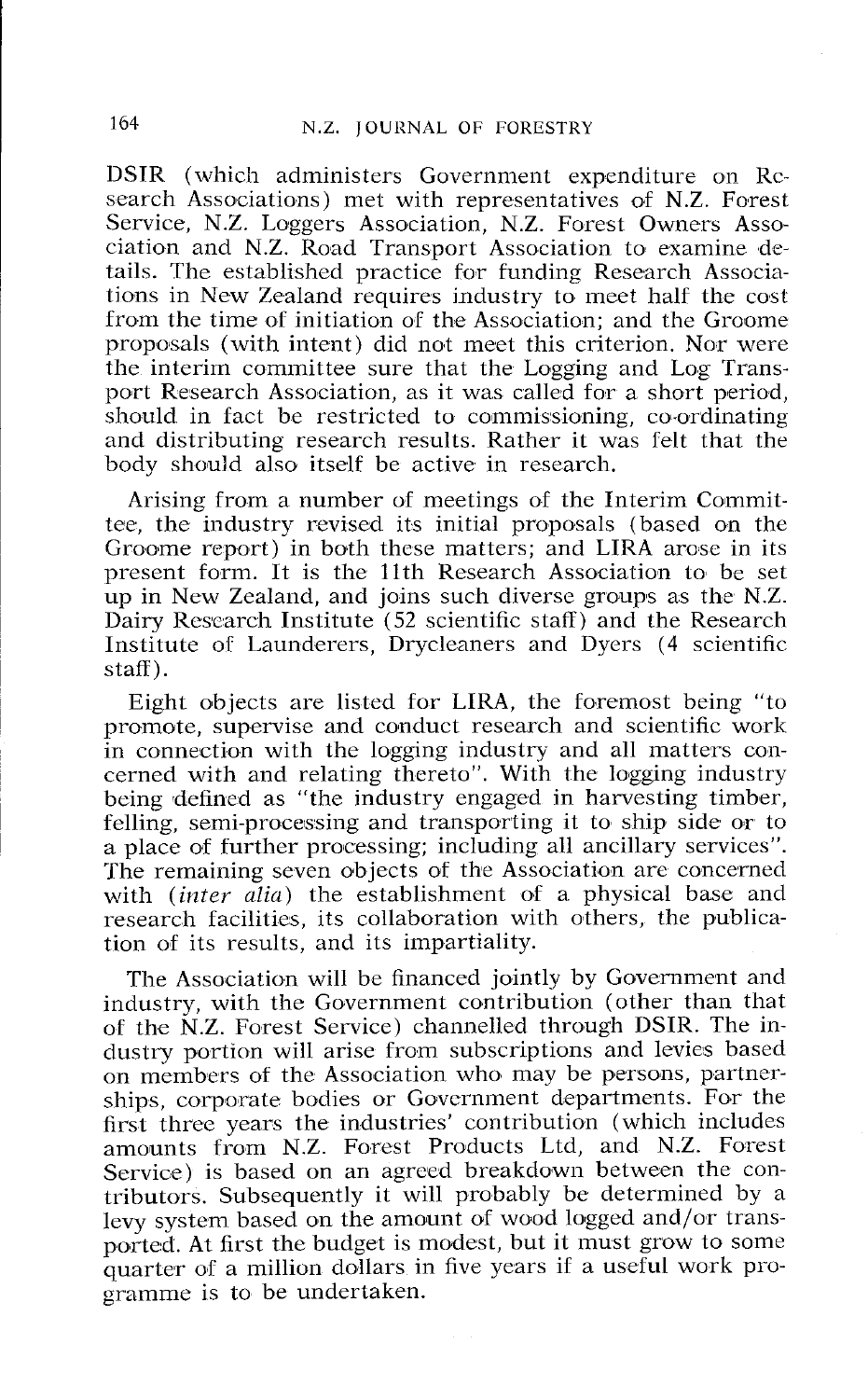The affairs of the Association will be managed by a  $15$ member board consisting of 8 Government and ministerial appointees and 7 representatives of organisations connected with the timber industry. These organisations are N.Z. Sawmillers Federation Inc.; N.Z. (except Nelson and Westland) Timber Industry Employees Industrial Union of Workers; Forest Industries Engineering Association of N.Z. Inc.; N.Z. Loggers Association Inc.; N.Z. Road Transport Association Inc.; N.Z. Forest Owners Association Inc.; and N.Z. Institute of Foresters Inc (represented on the Board by A. W. Grayburn). An approach regarding membership has also been made to other bodies. Under Board policies the general management of the Association will be handled by a 7-member Executive made up from Board members representing specific bodies, and this Executive in turn has responsibility for appointing a Director to direct and supervise the work and staff of the Association. The foundation chairman of the Roard is P. C. Crequer, and the first Director is J. **J.** K. Spiers, both of whom bring to LIRA a wealth of experience in the logging industry, overseas and in New Zealand. LIRA will be based in Rotorua and, apart from the Director, its early staff is likely to consist of 2 scientists, an information researcher, a librarian and secretarial staff.

As with all new organisations that have taken some time to arrive, the pressure on LIRA to perform will be high, especially during its early years. Industry, particularly when it is paying the bill, tends to expect far too much far too soon from research. This is illustrated by the size of the **initial** research programme suggested by the Board which consists of ten projects, some with several parts to them. While seven of thesc are defined as short-term, few of them appear amenable to the immediate production of results that industry seems to expect. It is essential that LIRA be given adequate time to become established and operational before being judged.

The formation of the Association at the time when environmental pressures are hitting the logger at their hardest will cnsure one direclion that research will take; and the importance of this is reflected in the presence on the Board of the Commissioner for the Environment. Clearly also from the constitution of the Board the transport side of logging operations will receive considerable attention. At least three 1975 FDC recommendations to LIRA concerning reduction of logging waste, full tree utilisation and improved log segregation ensure that the mundane will not be overlooked.

LIRA has been described as "the most effective way of meeting [the] need for applicd, industry-oriented research in log-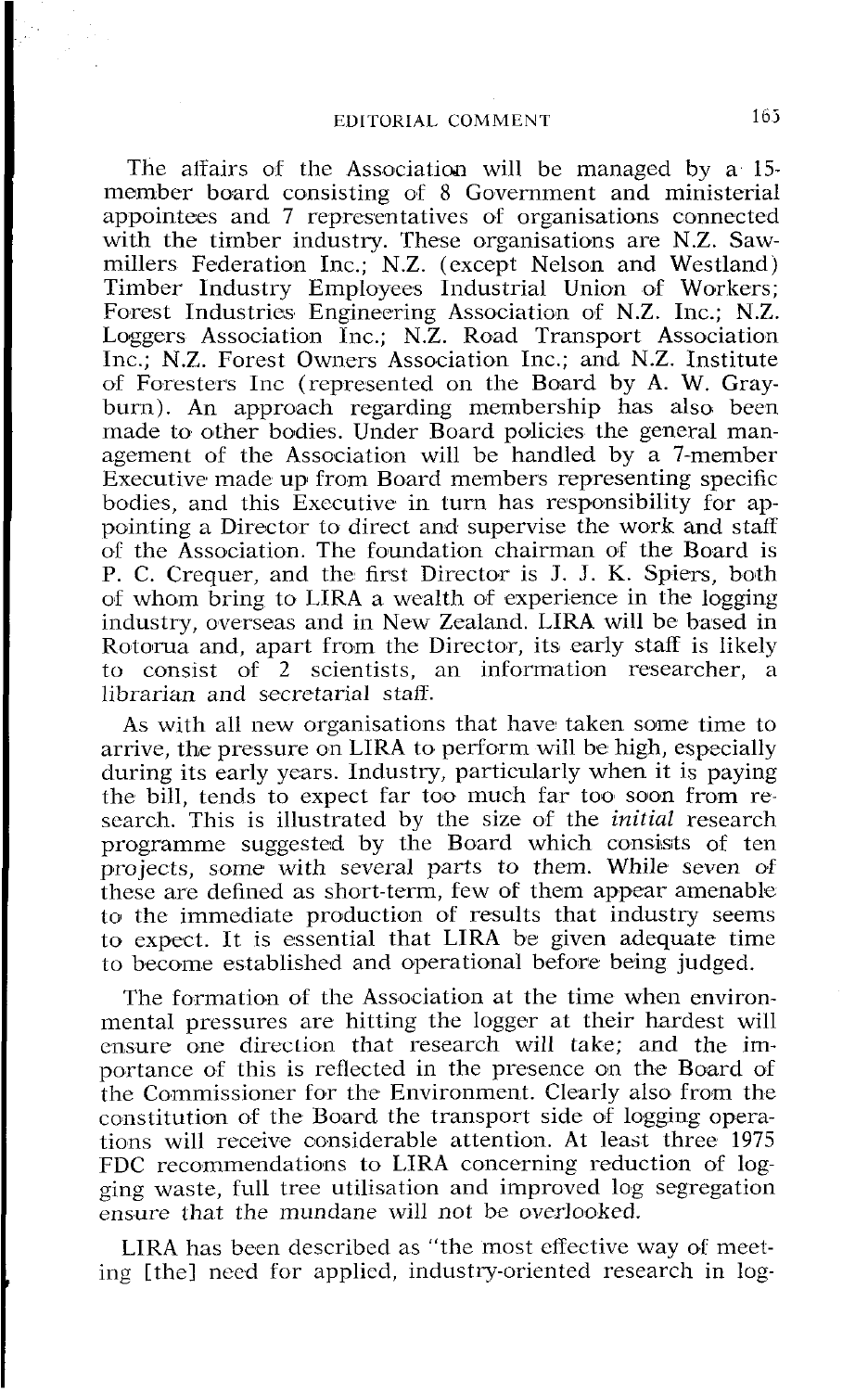ging, through the involvement of the private sector in the funding and formulation of the future research effort." It is a tribute to the will and ability to work together of Government and industry that LIRA not only exists, but starts so propitiously. Its work will be of importance to most aspects of our profession, and the Board, Director and staff will be universally wished much success in their challenging task.

### *Afforestation Targets, Farmers and the Wise Use of Rural Land*

With the spread of N.Z. Forest Products Ltd's operations into North Auckland and the King Country, and the Forestry<br>Development Conference recommending an annual new recommending an annual new afforestation target of 55 000 ha, the farming community in many parts of New Zealand has become fearful. These fears arc heightened by statements such as the following (from N.Z. Forest Products Ltd. Environmental Impact Report "Reafforestation Proposals in the King Country"): "... studies ...<br>within the area show that forestry and pastoral farming on thcse lands are equivalent in economic terms". They reach a paranoic level when forestry planners describe land carrying 10 stock units per hectare as marginal (and thus suited lor afforestation) when almost one-third of all New Zealand farms 10 stock units per hectare as marginal (and thus suited for afforestation) when almost one-third of all New Zealand farms fall into this category — see paper by Dryden Spring in this issue.

It is not surprising, then, that Duncan MacIntyre in his address to the Institute's A.G.M. fclt able to say "Many farmers would see the implications of exotic production forestry on agriculture in the same way that they view the farmers would see the implications of exotic production<br>forestry on agriculture in the same way that they view the<br>spread of blackberry, gorse, rabbits or the army worm — to<br>be recited by costing them monoy to do so." be resisted but costing them money to do so."

A large part of farming paranoia, of course, concerns the traditional fear of any vegetation taller than grass encroaching on to good farming land. In timcs of high fertiliser cost and low farm incomes the farmer can expect to lose control of his marginal land, but hopefully in timc will regain it. At present, however, it is *good* farming land which is being threatened, and in a manner which he believes to be, if not irreversible, then certainly less readily combatted than gorse ~ or manuka. If the forester is an endangered species, as claimed by S. D. Richardson in an article in this issue, then the farmer has not yet discovered the fact. Rather he sees profit-motivated individuals employed by well-financed organisations against which he cannot possibly compete.

The farmer believes that the purchase of agricultural land for forestry purposes, will also have profound social conse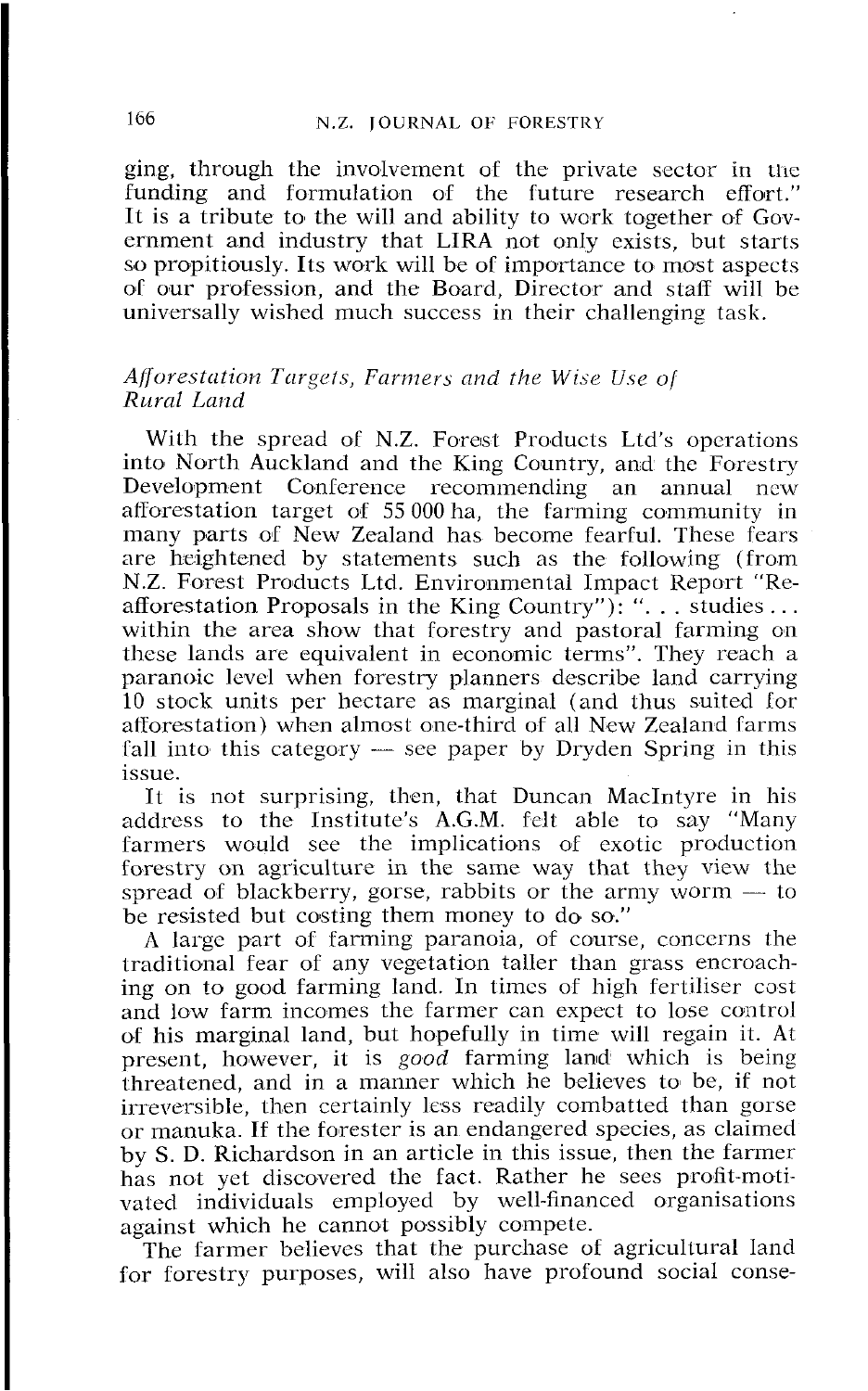qucnces. To quote Duncan MacIntyre again, ". . . it has been shown that by turning farms into forests the social structure of the district changed: schools, clubs, employment are all run down. Forestry tends to pay higher wages, and by and large works to more regular hours, thus drawing away contractors and casual labourers. In some cases also, it is shown that farm-based secondary industries are disadvantaged by a reduction in supplies and increased transport costs." And Dryden Spring (ibid.) points out the effects that reduction of farm land in a district has on the ability of processing plants such as freezing works and dairy factories to maintain full production.

It is ironic that, just as the farming community is reaching its peak concern over the likely incursions of exotic forestry, the exotic forester has just come to a realisation of what cooperation with the farming community has to offer him. In the report of the Working Party on Afforestation presented to the May session of the Forestry Development Conference, a survey of farmers was cited which showed some 750 000 ha of land suitable for exotic forestry on occupied farms. This area is made up of land either unproductive at present or considered to be better suited to forestry. The Working Party pointed out the attractiveness of this type of land for forest development because capital is not required for land purchase; and as the capital invested is primarily equity capital no large tax-deductible interest debt is incurre'd. Additionallv, of course, such social services as roads, schools, hospitals, etc., already exist in the areas involved.

The Afforestation Working Party recommended a number of measures to encourage landowners to diversify to forestry to encourage the use of some of this land. Most of these measures primarily affect farmers but there are two issues which do concern foresters. First, it is probable that the extent to which farmers choose to diversify will depend as much on the image they have of forestry as on the size of the economic incentives to do so; and, secondly, the existence of plantations in other than the large compact blocks of the type foresters are used to dealing with may well strain our professional expertise.

Papers presented at the Annual General Meeting made it  $clear - if we didn't know it already - that the forester's$ image with the farming profession (as generally with the public at large) is bad. One unpaid public relations group that we do have, however, are the Farm Forestry Associations. As farmers, knowledgable of forestry and foresters, they clearly have a great deal of experience to contribute to future small growers. Being in the relatively early stages of their develop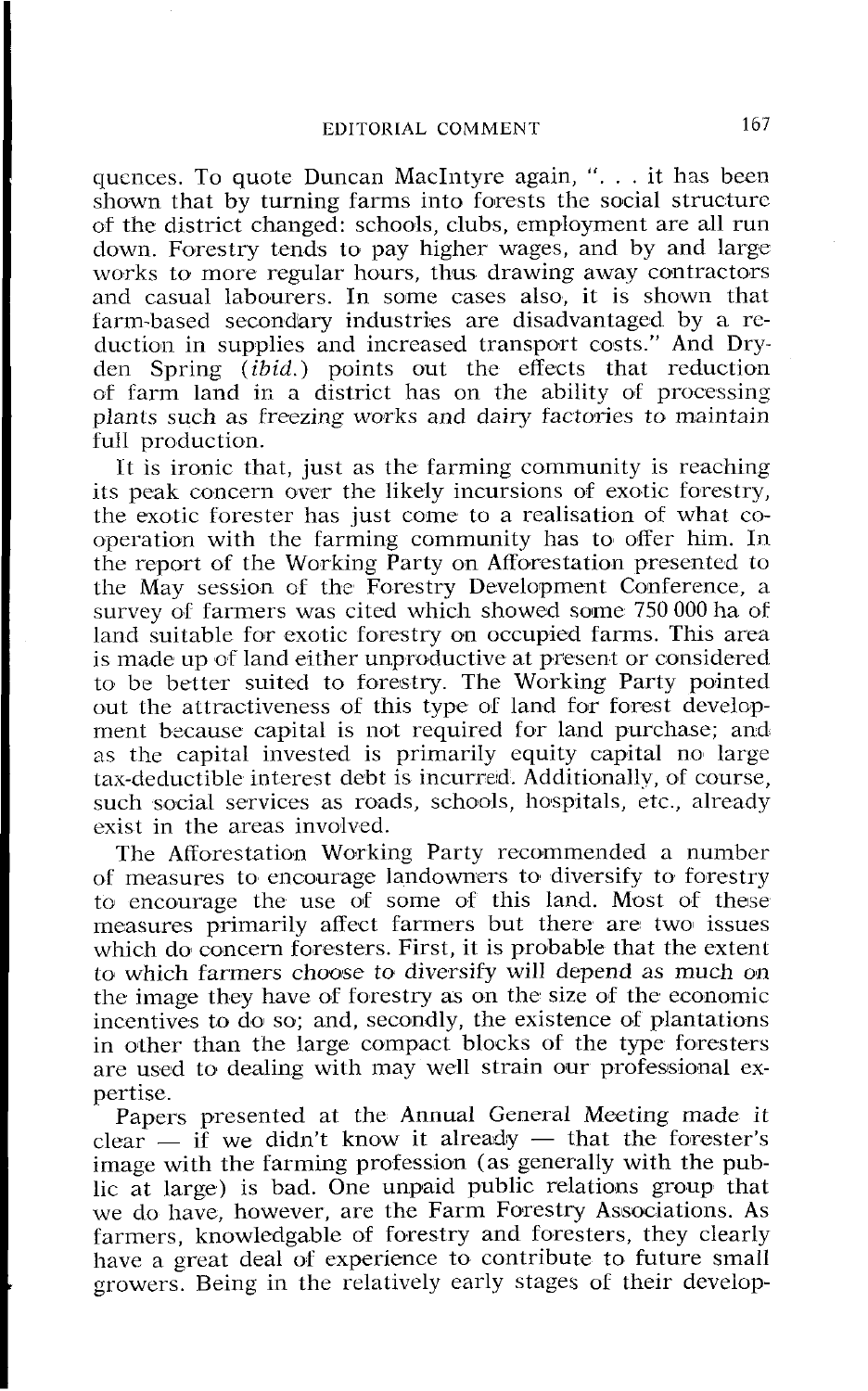ment they are evangelical and their message thus carries a considerable degree of fervour. Their importance to the forestry sector has been shown by the contribution their representatives made on FDC working parties. If (as they hope) they can effectively act as intermediaries between forester and farmer in promoting the planting in trees of a high proportion of the suitable land on occupied farms, then they will certainly have earned a place in the history of exotic forestry in New Zealand.

However, it is also necessary that we as a profession explain ourselves *diveclly* to farmers. The traditional means for the Government to provide information to a user-group is through extension services, and thus a further recommendation from the FDC working party on afforestation "that the provision of extension services in forestry be reviewed urgently with a view to improving, extending and upgrading them" will be widely supported. The Forest Service at present employs only eighteen staff on extension work, and supports them with a budget which is only  $2\frac{1}{2}\%$  of the net general administration account. As management alternatives for smallscale forestry become more complex, and the number of owners participating increases, the demands on the Government for extension services must increase markedly.

One of the biggest information requirements to encouragc planting on already developed farms is to spell out likely marketing situations and profitability levels one rotation hence, and under alternative management regimes, *for the small owner.* At present a number of farmers with a knowledge of current royalties query the profitability of growing timber (as distinct from both growing it and processing it) for the *large* grower. They are even less certain that as a small grower they will be able to sell their wood at anything approaching a realistic price 30 years hence in a year when 35 million cubic metres roundwood equivalent will be available for sale, mostly grown by companies who are also processors, and with a total New Zealand demand of only 10 million cubic metres.

One answer to the selling problem that comes naturally to farmers is the formation of co-operatives; and the recommendation of the FDC working party on afforestation "that the Government take positive measures to encourage the development of owner co-operatives and/or management groups" will be well received.

Clearly it is difficult for the forestry sector to encourage a farmer to plant up parts of his land, while at the same time posing a threat to take his entire farm for tree planting, destroying the farming nature of the district and with it the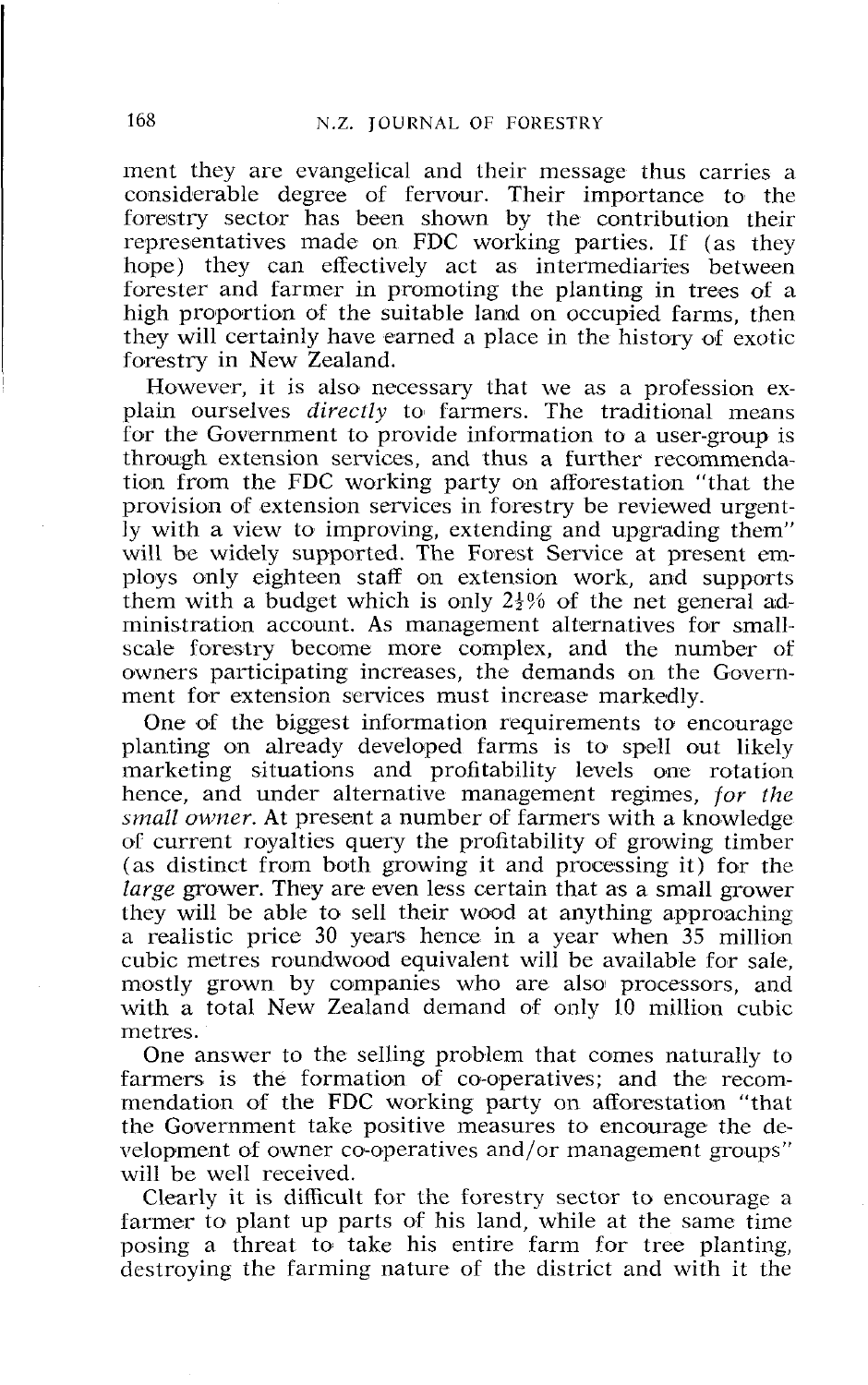way of life that he knows. There is thus a clear need for farmers to be made aware of future plans for major exotic forestry expansion in New Zealand, both nationally and regionally. The Forestry Devclopment Conference has made broad national and regional proposals in terms of total areas, but the specifics of the land which goes into exotic production forestry will depend in large part on Government policy decisions. In 1972 the Government set up the Land Use Advisory Council to advise on the criteria on which sound decisions should be based for the use of rural land. The Chair man of the Council in his paper in this issue indicates some <sup>I</sup>of his Council's thinking, and it is clear that at the very least the future acquisition of large areas of farming land for forestry will be looked at rather critically by Government. At the same time Mr Coad makes it clear that he regards the cxtension of exotic forestry as a legitimate land use; and thus until the Council offer firm guidelines to Government the farmer will still be under threat; and forestry planning will be in a state of uncertainty. There is a strong need for early decision-making in this area.

If fears of large-scale takeover are in future removed from the farmer, and if the relevant FDC recommendations are accepted, the door will be increasingly opened to the planting up of the available small, scattered areas of existing developed farms. This will put new pressures on the management capabilities of foresters. We should not be too concerned by these: foresters in other countries routinely manage small, scattered areas intensively; and on any count the process must be far easier technically than the other problem we currently havc, of managing our indigenous forests on a sustained basis!

## *West Coast Beech Proposals - The Last Word?*

Ministerial statements are rarely timed to catch the next issue of the N.Z. *Journal of Forestry*. Thus the statement of Ministerial statements are rarely timed to catch the next<br>issue of the *N.Z. Journal of Forestry*. Thus the statement of<br>the Minister of Forests — that examination of the West Coast<br>begab proposels hed been defered pending beech proposals had been defered, pending an investigation into combining parts of the resource from there with those from Nelson and Marlborough to build one pulp mill in the into combining parts of the resource from there with those<br>from Nelson and Marlborough to build one pulp mill in the<br>north of the South Island — is by now old news. So, too, is<br>the subsequent appearant by the Prime Minist the subsequent announcement by the Prime Minister concerning a further alternative investigation. Nevertheless, when old news is good news some editorial comment is warranted.

A few weeks before the Minister's announcement, a director of a firm which, as part of a consortium, had put in a proposal to establish a kraft mill on the West Coast was reported in the Nelson press as saying "the authors of the scheme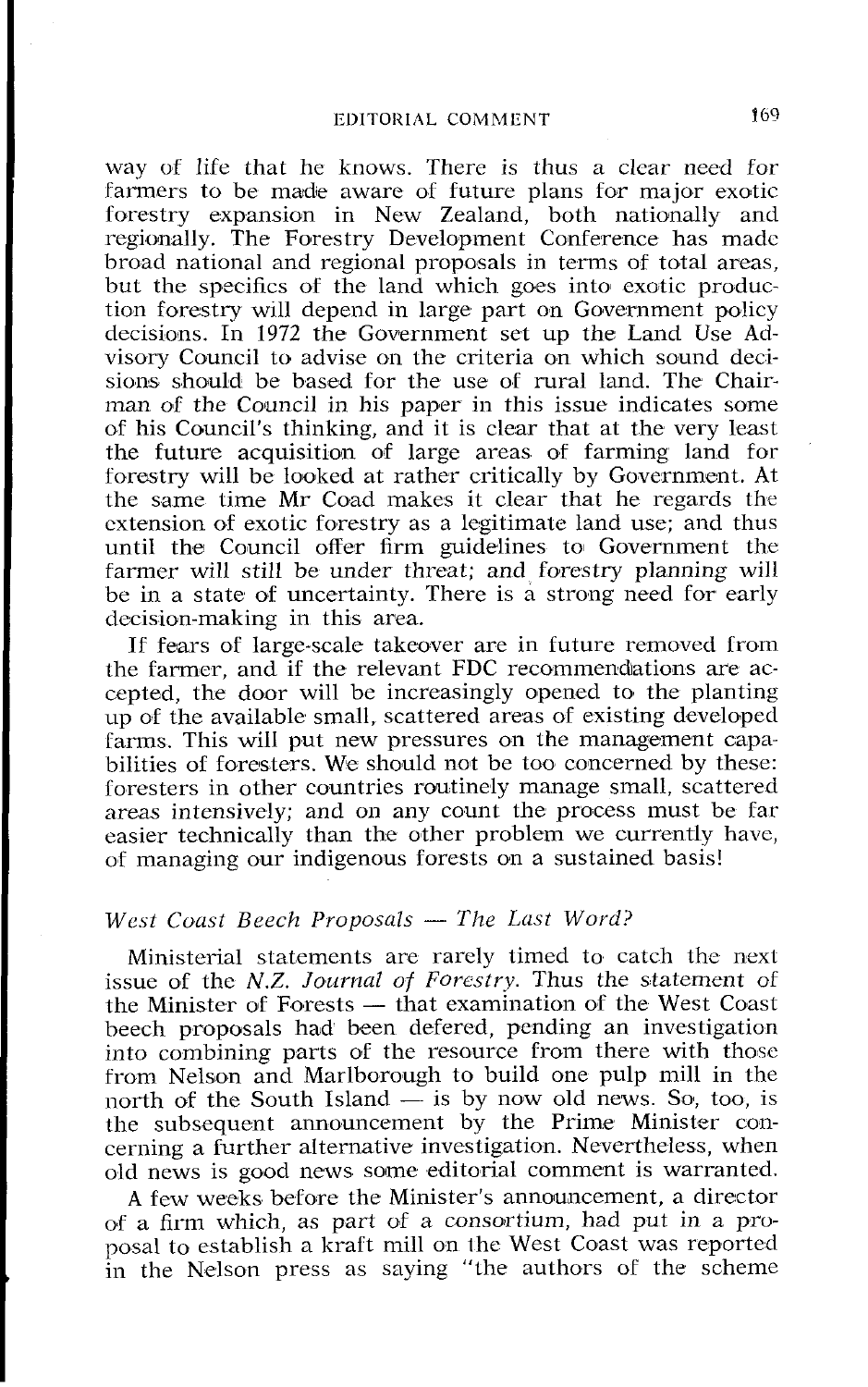. . . *[have] extensive knowledge of forest management in New Zealand. Surely these people are not villains who will wreck our national heritage, as some would believe".* 

Many of "these people" are members of the N.Z. Institute of *Foresters which, as a body, had generally been unhappy about a number of aspects of the maximum West Coast scheme, since a first examination of it in* 1972 *(N.Z. Jl* For., *17: 112-26). The doubts had increased rather than decreased with events over the succeeding three years. And in* 1975 *the Institute's Beech Subcommittee stated its doubts on the economic, logistic, environmental and social aspects of the scheme, in a report which was in draft form at the time of the Minister's*  decision. (In its final form it is printed on p. 210 of this issue.)

*A real concern to many members of the Institute was that, despite the changes in circumstances between the initial conception* of *the scheme anld the presentation of proposals, and despite contrary statements in the Invitation, it would not be politically pos~sible for the Government to decline to accept a proposal. The Minister's decision to defer evaluation of the proposals showed clearly that the Government and its advisers are well capable of accepting changing circumstances, and that "these people" indeed are not villains. The decision showed a level of sanity and statemanship which the conservation movement generally received with far less warmth than might have been expected. The Institute must be much more forthcoming in its congratulations and at the same time reiteratc*  the hope, expressed clearly in its 1975 report, that any West *Caast proposals* for *a maximum volume scheme are now dead*  the hope, expressed clear<br>Coast proposals for a ma<br>— and unresurrectable.

## Forestry Development and Social Returns

Foresters have for long been conscious of the social implica*tions of the practice of their profession, and they are becoming more so. This is right and proper, even if the comment by the N.Z. Forest Service Director of Forest Management at the Institute's recent A.G.M. that "after all forestry is really*  just a social activity" might stir horror in the boardrooms of *some New Zealand companies.* 

But at the A.G.M. there was clearly a school of thought *which believed that whenever forestry could provide some social benefit in an area of social need there was a consequent obligation on it to do so. Much of the discussion on this subject occurred with respect to the following two sentences from a draft report by the Institute's Beech Subcommittee:* 

1. *"This Institute is still of the opinion that there are sound social reasons for further developing forest*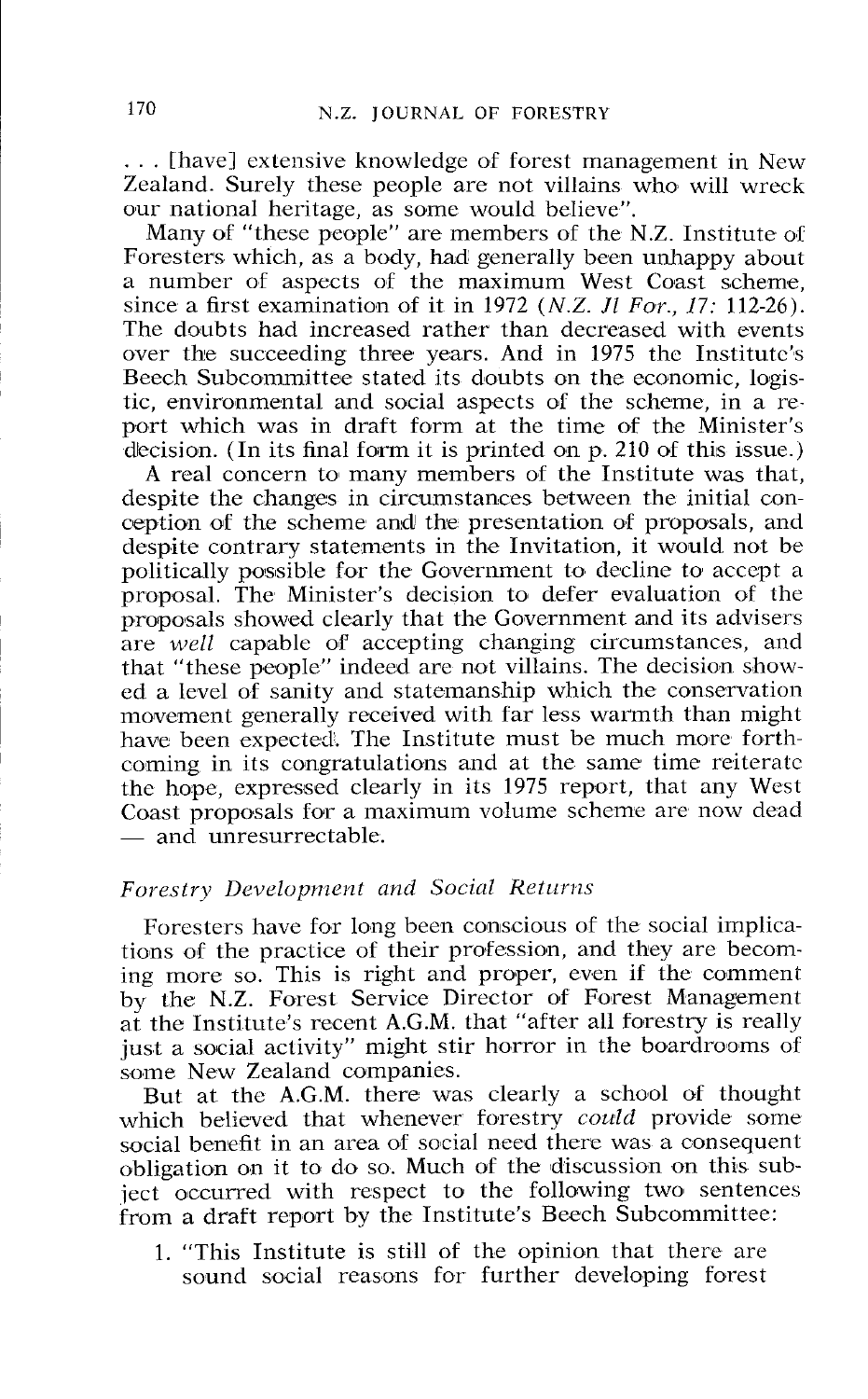industries on the Wcst Coast, even though investment in forestry may be more profitable elsewhere in New Zealand."

2. "Injecting new life into the existing forest industry on the West Coast is socially preferable to introducing completely new industries with the same intention of restoring a decadent economy."

It is of interest to examine these two sentences in terms of stated Government policy and practice.

In the first sentence the Institute ventures an opinion on a social as well as an economic issue. The question of whether the Institute should advocate schemes for social reasons was raised by some, and the practice stoutly defended by others. In terns of Government land-use policies, however, it would appear a valid thing for the Institute to do. In July 1974 the Cabinet Committee on Policies and Priorities laid down a set of economic and social objectves of which one read as follows: "To foster an appropriate level of development in regional areas with a rate of growth substantially below the national average, especially where this (low rate of growth) results in adverse social and economic effects." Thus in terms of a stated Government objective any proposal such as that for forestry development on thc West Coast must be looked at in other than straight economic terms. This fact is of course well recognized by the N.Z. Forest Service which in 1972 stated: "The criterion that should be used to justify new planting and forest development at both a national and regional level is social net return. It is basically a cost-benefit analysis approach with adjustments for social and economic considerations not reflected in a conventional discounted cash return calculation."

To rcturn to thc first sentence in the draft report. Regional forestry development planning seeks to evaluate the social nct return to a region from forestry. Such planning has not yet formally been done for the West Coast, and thus at present it is not possible to compare social net returns from the West Coast with those from other regions. Until such costbenefit analyses have been done one can only venture an opinion - which is what the draft report did. Perhaps, though, it would have been better simply to point out that forestry can offer social benefits to the West Coast. Clearly it can also involve social costs, and whether the social net return for any givcn scheme is positive or negative is, of course, what much of the argument concerning the maximum volume scheme is about.